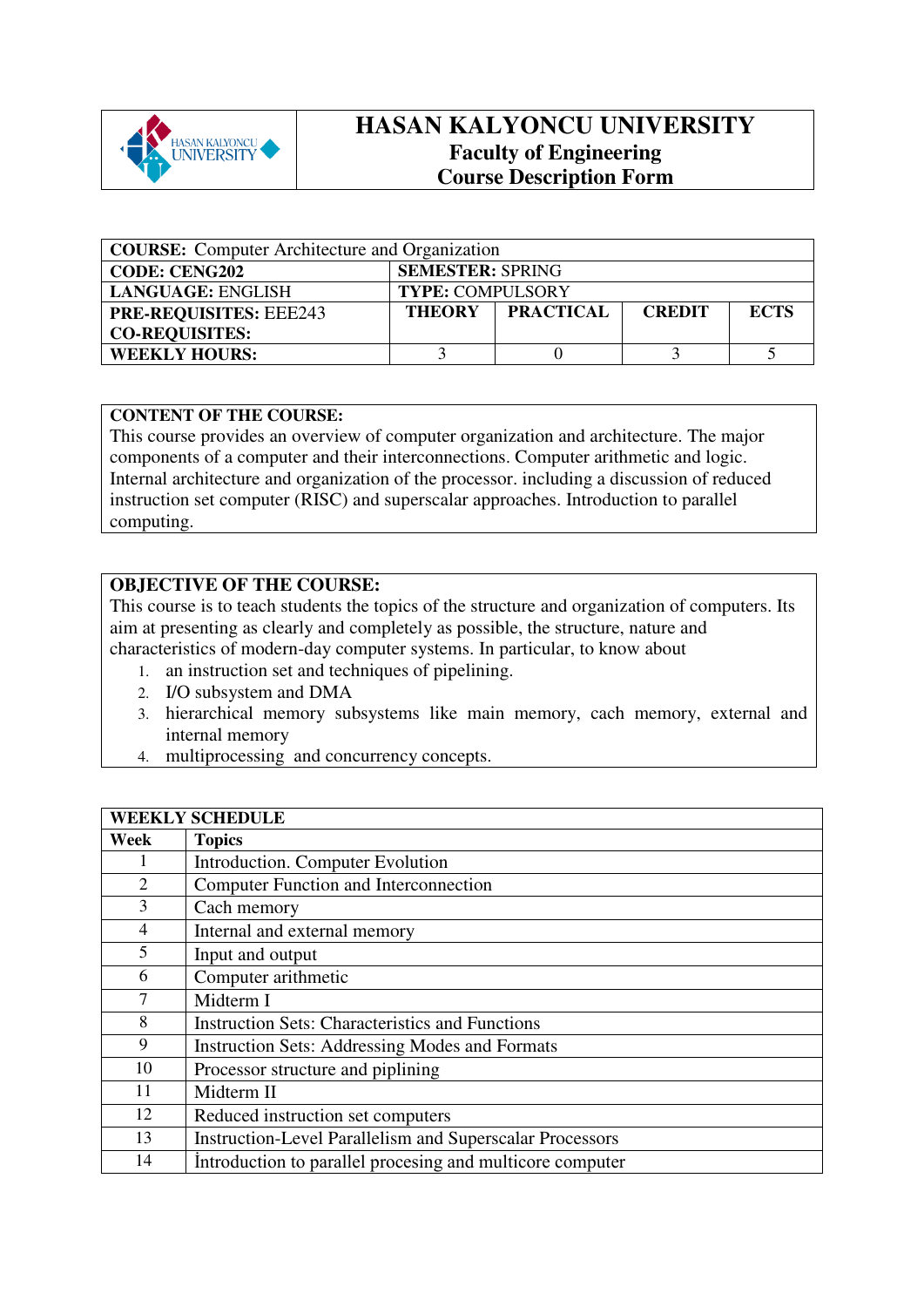**TEXTBOOK:** William Stallings, Computer Organisation and Architecture, 10th Edition, Prentice Hall, 2016 **REFERENCE BOOKS:** Tanenbaum AS, Structured Computer Organisation 6th Edition, Prentice Hall 2013

| <b>EVALUATION SYSTEM:</b>    |                 |                |  |  |  |
|------------------------------|-----------------|----------------|--|--|--|
| <b>IN-TERM STUDIES</b>       | <b>QUANTITY</b> | PERCENTAGE (%) |  |  |  |
| Midterm Exam                 | റ               | 20             |  |  |  |
| Homework                     | 5               | 15             |  |  |  |
| Laboratory works             | 13              | 20             |  |  |  |
| Quiz                         | 4               | 5              |  |  |  |
| Final Exam                   |                 | 40             |  |  |  |
| <b>TOTAL</b>                 | 25              | 100            |  |  |  |
| <b>CONTRIBUTION OF</b>       | 24              | 60             |  |  |  |
| <b>INTERM STUDIES TO</b>     |                 |                |  |  |  |
| <b>OVERALL GRADE</b>         |                 |                |  |  |  |
| <b>CONTRIBUTION OF FINAL</b> |                 | 40             |  |  |  |
| <b>EXAMINATION TO</b>        |                 |                |  |  |  |
| <b>OVERALL GRADE</b>         |                 |                |  |  |  |
| <b>TOTAL</b>                 | 25              | 100            |  |  |  |

| <b>COURSE CATEGORY:</b>        | PERCENTAGE (%) |
|--------------------------------|----------------|
| Mathematics and Basic Sciences | 30             |
| Engineering                    | 30             |
| <b>Engineering Design</b>      | 40             |
| Social Sciences                |                |

| <b>TABLE OF ECTS / WORKLOAD:</b>                           |                 |                             |                             |  |  |
|------------------------------------------------------------|-----------------|-----------------------------|-----------------------------|--|--|
| <b>Activities</b>                                          | <b>QUANTITY</b> | <b>Duration</b><br>(Hour)   | <b>Total</b><br>Workload    |  |  |
| <b>Course Duration</b>                                     | 13              |                             | 39                          |  |  |
| Hours for off-the-classroom study (Pre-study,<br>practice) | 14              | h                           | 84                          |  |  |
| Laboratory works                                           | ۰               |                             | ٠                           |  |  |
| Mid-term                                                   | $\overline{2}$  | $\overline{2}$              | 4                           |  |  |
| Final examination                                          |                 | $\mathcal{D}_{\mathcal{L}}$ | 2                           |  |  |
| <b>Homework</b>                                            | 5               | 3                           | 15                          |  |  |
| Quiz                                                       | 4               | 0.5                         | $\mathcal{D}_{\mathcal{L}}$ |  |  |
| <b>Total Work Load</b>                                     |                 |                             | 146                         |  |  |
| Total Work Load / 30                                       |                 |                             | 4.87                        |  |  |
| <b>ECTS Credit of the Course</b>                           |                 |                             | 5                           |  |  |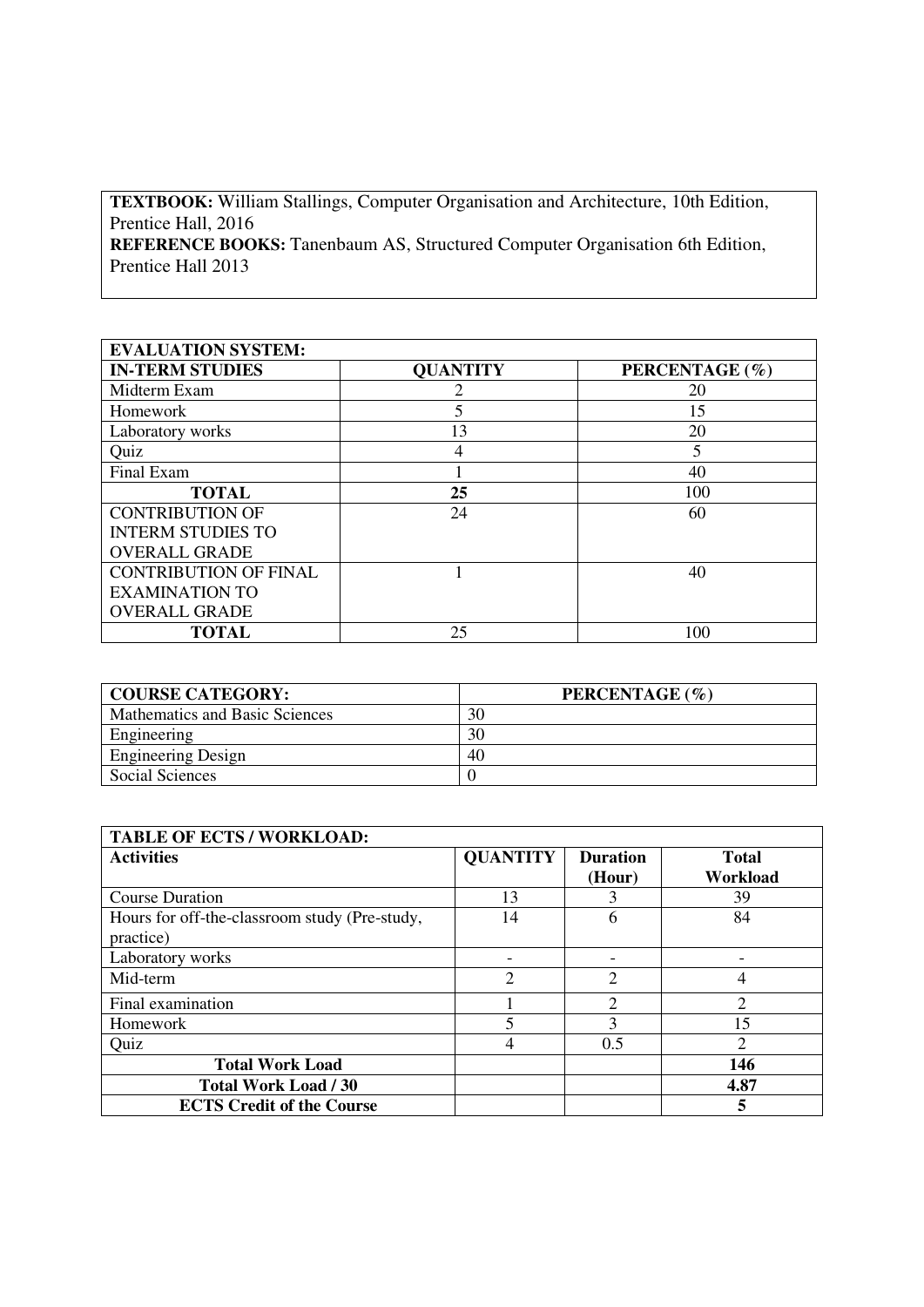|                 | PO <sub>1</sub>                                | PO <sub>2</sub> | PO <sub>3</sub> | <b>PO4</b> | PO <sub>5</sub> | <b>PO6</b> | PO <sub>7</sub> | PO <sub>8</sub> | PO <sub>9</sub> | <b>PO10</b>    | <b>PO11</b> |
|-----------------|------------------------------------------------|-----------------|-----------------|------------|-----------------|------------|-----------------|-----------------|-----------------|----------------|-------------|
| LO1             | ി                                              | ⌒               | ◠               | 3          | 3               |            | ി               | ി               |                 | $\theta$       |             |
| LO2             | ာ                                              | ⌒               | ◠               | 3          | 3               |            | ⌒               | ി               |                 | $\overline{0}$ |             |
| L <sub>03</sub> | ◠                                              | ◠               | ി               | 3          | 3               |            | ി               | ി               |                 | $\Omega$       |             |
| LO <sub>4</sub> | ◠                                              | ⌒               | ◠               | 3          | 3               |            |                 |                 |                 | $\Omega$       |             |
| LO <sub>5</sub> | $\mathcal{D}$                                  | ⌒               | ◠               | 3          | 3               |            | ി               |                 |                 | $\theta$       |             |
| LO <sub>6</sub> | ◠                                              | ◠               | ി               | 3          | 3               |            | ◠               | ി               |                 | $\Omega$       |             |
| LO7             | ⌒                                              | ◠               | ◠               | 3          | $\mathcal{F}$   |            | ∍               | ◠               |                 | $\theta$       |             |
|                 | PO: Program Outcomes   LO: Learning Outcomes   |                 |                 |            |                 |            |                 |                 |                 |                |             |
|                 | Values: 0: None   1: Low   2: Medium   3: High |                 |                 |            |                 |            |                 |                 |                 |                |             |

| <b>INSTRUCTOR(S):</b>         | Asst. Prof. Dr. Abdul Hafiz<br>ABDULHAFIZ |
|-------------------------------|-------------------------------------------|
| <b>FORM PREPARATION DATE:</b> | 22/05/2019                                |

| <b>LEARNING OUTCOMES OF THE</b><br><b>COURSE:</b>   | <b>PROGRAM OUTCOMES:</b>                          |
|-----------------------------------------------------|---------------------------------------------------|
| LO1: To identify CISC and RISC processors           | <b>PO1:</b> Adequate knowledge in mathematics,    |
| and to write programmes on them                     | science and engineering subjects pertaining       |
| LO2: To design pipeline and to evaluate the         | to the relevant discipline; ability to use        |
| performance of pipeline                             | theoretical and applied knowledge in these        |
| <b>LO3:</b> To learn working principles of priority | areas in complex engineering problems.            |
| and nested interrupts and to design systems         | PO2: Ability to identify, formulate, and          |
| LO4: To learn Direct Memory Access                  | solve complex engineering problems; ability       |
| (DMA) and to make applications on this              | to select and apply proper analysis and           |
| systems                                             | modeling methods for this purpose.                |
| LO5: To learn RAID                                  | <b>PO3:</b> Ability to design a complex system,   |
| LO6: To learn concepts of cache memory              | process, device or product under realistic        |
| LO7: To learn concepts of virtual memory            | constraints and conditions, in such a way as      |
|                                                     | to meet the desired result; ability to apply      |
|                                                     | modern design methods for this purpose.           |
|                                                     | PO4: Ability to devise, select, and use           |
|                                                     | modern techniques and tools needed for            |
|                                                     | analyzing and solving complex problems            |
|                                                     | encountered in engineering practice; ability      |
|                                                     | to employ information technologies                |
|                                                     | effectively.                                      |
|                                                     | PO5: Ability to design and conduct                |
|                                                     | experiments, gather data, analyze and             |
|                                                     | interpret results for investigating complex       |
|                                                     | engineering problems or discipline specific       |
|                                                     | research questions.                               |
|                                                     | PO6: Ability to work efficiently in intra-        |
|                                                     | disciplinary and multi-disciplinary teams;        |
|                                                     | ability to work individually.                     |
|                                                     | <b>PO7:</b> Ability to communicate effectively in |
|                                                     | Turkish, both orally and in writing;              |
|                                                     | knowledge of a minimum of one foreign             |